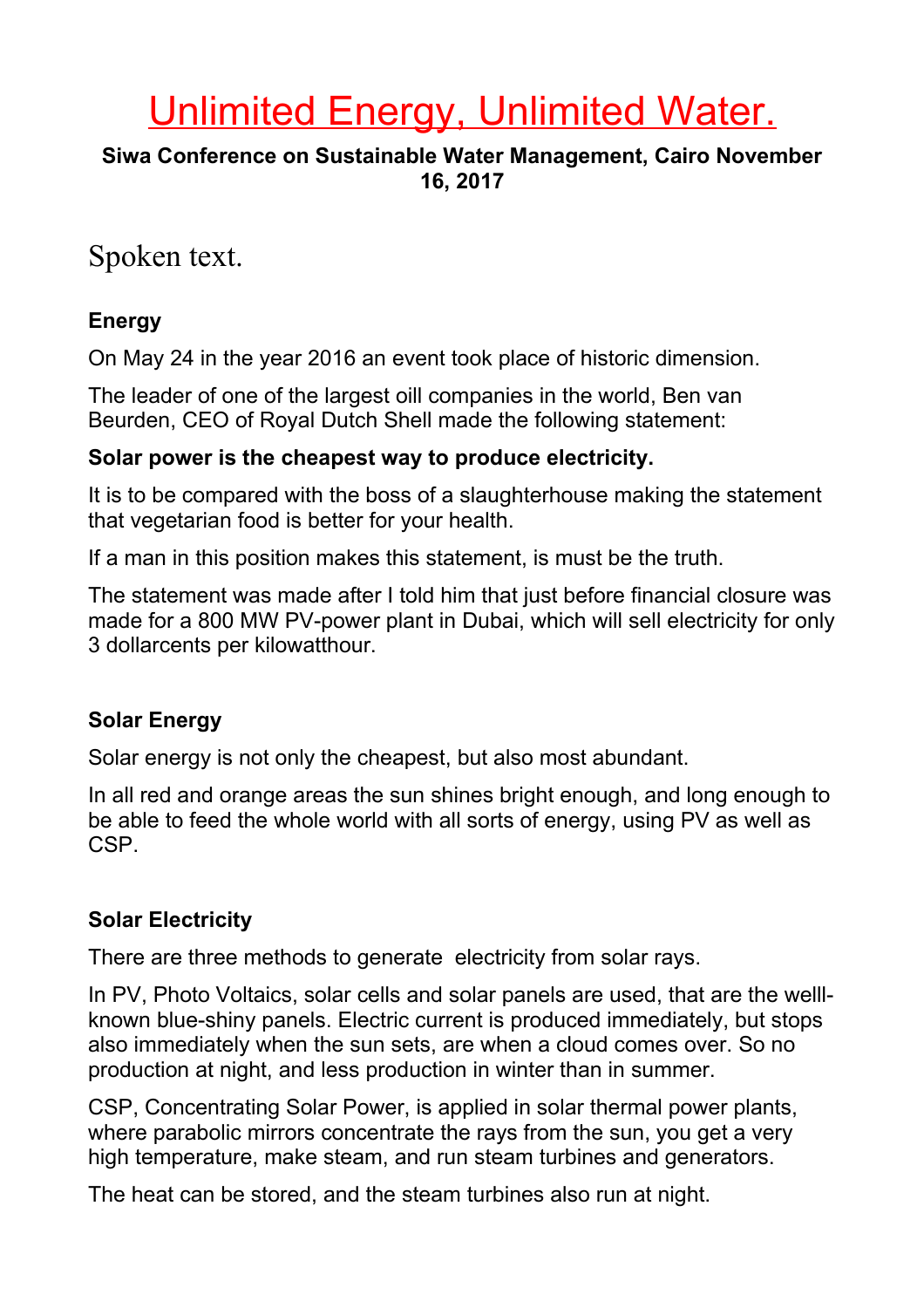The last method is growing plants ot trees, and burning them in order to produce steam, and run steam turbines.

The big difference is the efficiency in utilising the energy from the sun.

How much electic power do we get relative to the power from the solar rays?

For PV and CSP is varies between 15 and 25%, but for biomass it is much and much less, just 0.3%.

Or, in other words, you need 60 times more land with biomass burning than with PV and CSP.

The main difference between CSP and PV is, that a CSP-plant produces electricity at any time, because of the storage of heat.

A PV-plant that would be able to produce in dispatchable way, that is at any time, would need an enormous amount of batteries, and these batteries are much to expensive.

# **CSP Technology**

Now I will elaborate more on CSP technology, because this solar energy technique is much less known than PV.

All CSP apply parabolic mirrors. The basis idea is that the solar rays are absorbed at a very small surface, and because it is small, it will not lose much heat through radiation or wind cooling. So the temperature of the absorber, or receiver becomes very high.

There are 4 methods:

parabolic trough mirrors, reflecting to a receiver tube

a field of nearly flat mirrors reflecting to the top of a tower,

rows of flat mirrors reflecting to a receiver tube

and

the parabolic dish

At the moment the total capacity of parabolic trough plants, and solar towers is about 5 GW.

The other techniques are much less applied.

# **Parabolic trough mirrors**

All solar mirrors must rotate slowly in order to follow the sun, as the sun has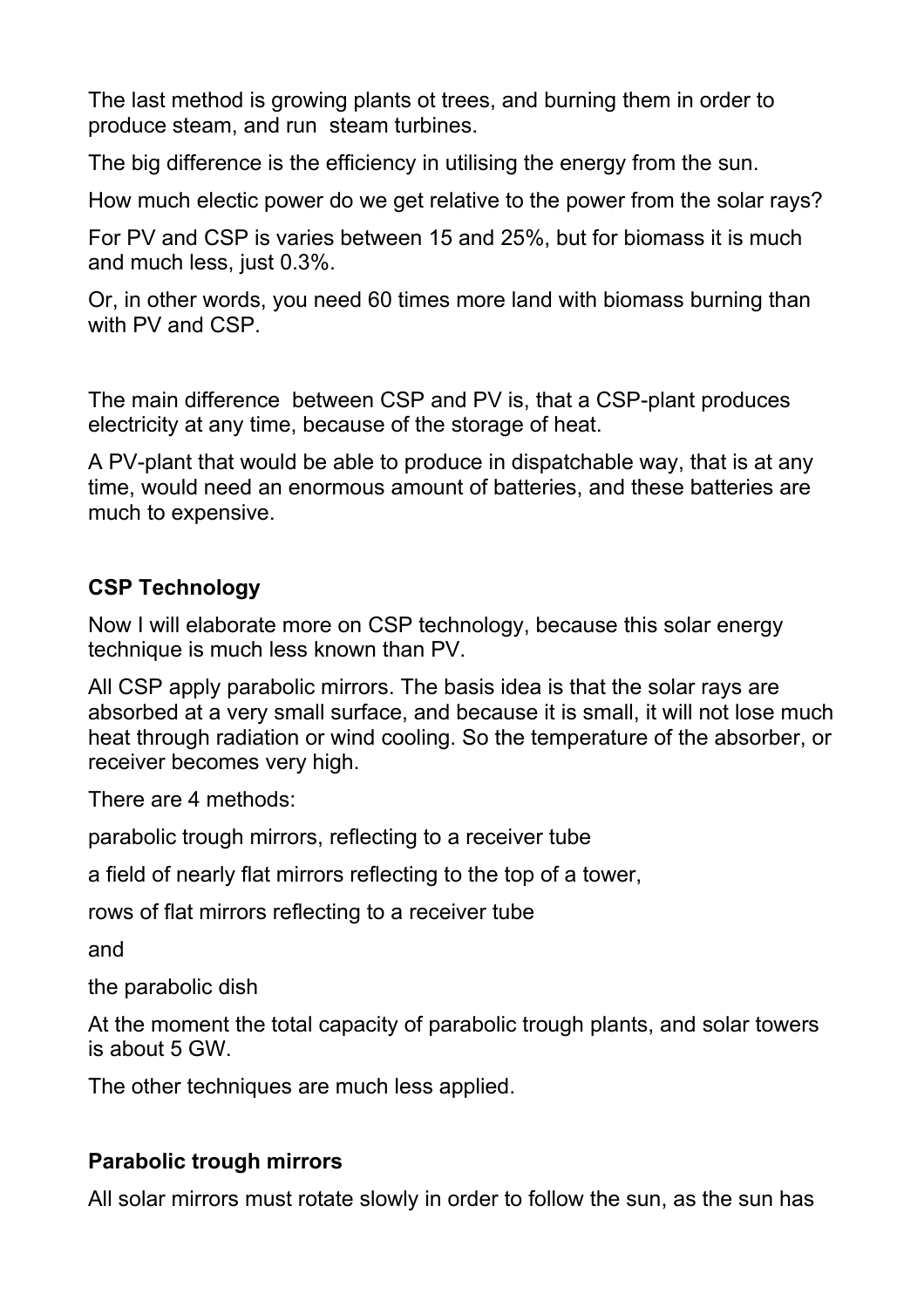the irritating habit to move along the sky. (in the earth coordinate system).

In the morning they point to the East, at noon the point to the zenith, and in the evening they point to the west.

# **Volgende**

Here, in Cairo, we are at a historical location (of course, we all know). But not only in the cultural, religious and political history of mankind, but also in the history of science and technique. The first parabolic trough plant in the world was located right here, at Al Ma'adi. A steam engine, driven by a large field of parabolic trough mirrors, was used to pump irrigation water, in the years around 1915.

# **Nevada Solar One**

Modern parabolic trough mirrors look rather diferent. They are 5 meters wide, in long rows. The reciever tube is isolated from the wind by a glass tube and vacuum. A special mineral oil is heated up from 318 centigrade tot 393 degrees Celsius.

# **Shams 1, Abu Dhabi**

Here you see the CSP plant near Abu Dhabi. Although the desert is really sandy over there, the mirrors are protected by wind fences. Bulldozers push away sand dunes if they come to nearby.

# **Floating parabolic trough mirrors**

A different approach for following the sun, is to make a pond, or using the water from a lake, to rotate a complete field of trough mirrors collectively.

This field of 80 square meters was tested by us in the Netherlands.

# **Solar Tower**

This is the GEMASOLAR tower in Southern Spain, with a huge storage capacity, 15 hours. This is a real base-load solar power station.

# **CSP technology – Day operation**

Here is a very simplified scheme of a complete solar thermal power plant during the day.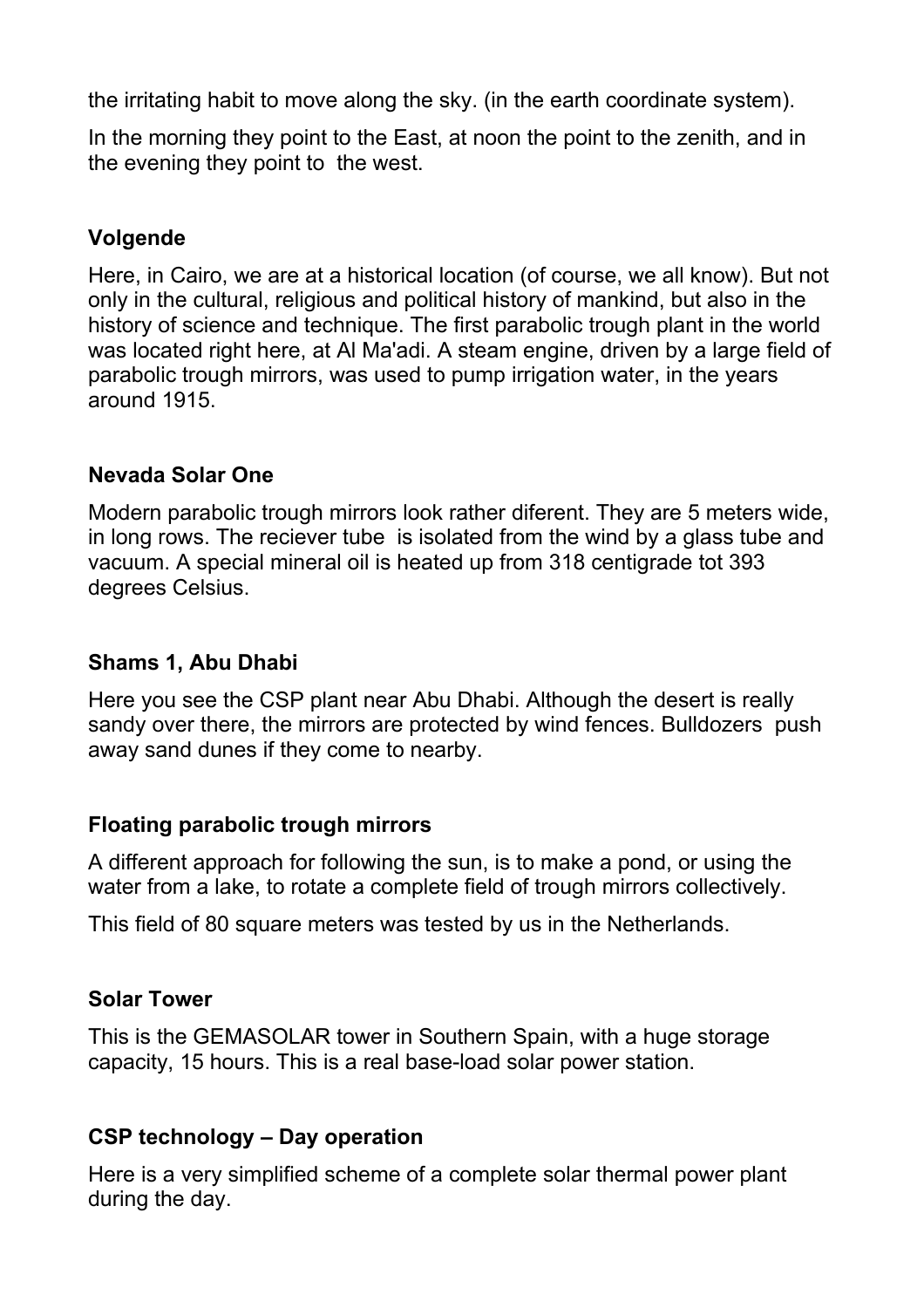A pump pushes water to a high pressure, the water is heated in the receiver of a solar mirror field and becomes steam at high pressure.

The steam expands in the steam turbine, and mechanical energy is produced. The generator transforms the mechanical energy in electrical energy.

Finally the low-pressure steam is transformed into water in the condenser, and the circle is closed. The technical name of this is Rankine cycle.

The condensor needs cooling. Normally in thermal power stations water is evaporated in cooling towers, but in most locations where CSP plants are viable, water is to scarce. So the condenser is generally cooled by air.

Not all heat is used to produce electricity, but part of the heat is transported to liquid salt, salt pumped from the cold tank is heated in this heat exchanger and stored in the hot tank.

# **CSP technology – Night operation**

During the night the hot salt delivers heat in this heat exchanger, where the water boils, and the power station can continue to produce electricity.

# **CSP technology – Night operation, hot salt vessel empty**

In case the all heat of the storage is consumed, we have a problem. If we want a guaranteed supply of electricity, we add a gas-fired steam boiler to the plant, and can continue to deliver power, not solar anymore, however.

# **Energy Storage**

Het hot salt consists of a mixture of sodium nitrate and potassium nitrate, cheap, non-toxical materials with a high heat capacity.

The energy loss in this storage process is very low.

# **Solar Economy**

There are two important criteria for judging energy.

First the production cost, the so called levelized cost of electricity LCO.

They are determined by three components: investment, land cost and exploitation cost. In solar energy, investment cost is by far the highest fraction.

The second criterium is the Energy Return On Energy Investment. EROEI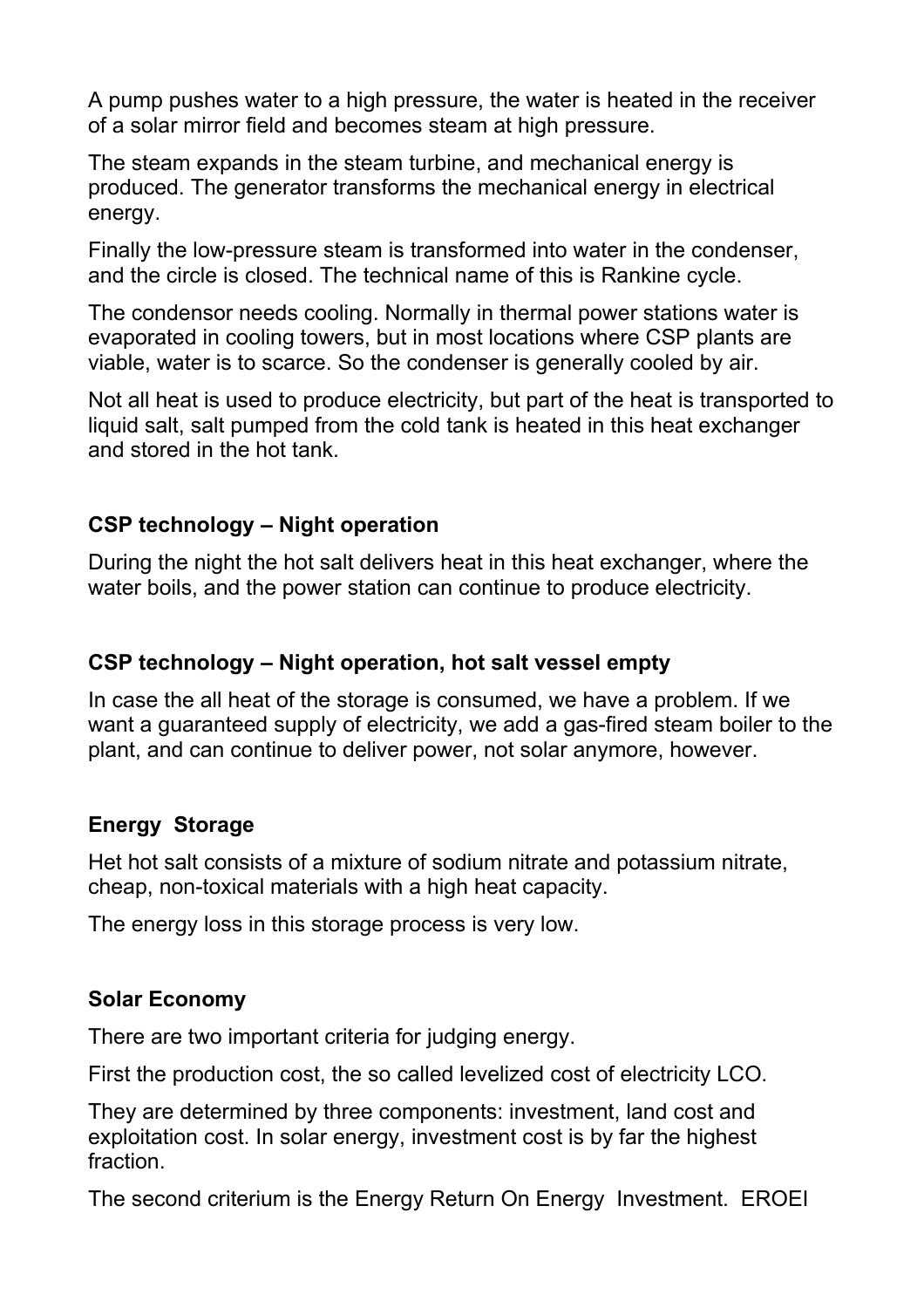That is the total produced energy during the lifetime of the plant dividen by the energy that was needed to build the plant.

#### **Solar energy in sunbelt countries**

For Photo-Voltaic panels in large fields the costs have dropped very fast during the last years, this way of producing electric power is te cheapest of all, I mentioned this earlier in my talk.

The costs voor PV are 2.4 dollarcents in the Emirates and 1.7 dollarcents in Northers Chile.

For Concentrating Solar Power the costs are higher, but they are also going down fast, and are at the level of 7 cents per kilowatthour.

The Energy Return On Energy Investment of PV is rather low, 5 to 10, CSP is better with an Energy Return On Energy Investment of about 20.

The big difference is the availability. PV delivers during the day only, but CSP with thermal storage delivers day and night, and is therefore superior to PV.

If one wants to achieve a 100% solar power system in the cheapest way, a combination of PV and CSP is the best choice. During the day electricity is produced by the solar panels, and heat is produced by the parabolic mirrors and then stored. At sunset, the steam turbines are starting up, running on heat from the storage. The levilized cost of electricity will lie between those of pure PV and pure CSP.

The Energy Return On Energy Investment of the combined power plant will also be in between PV and CSP.

The alternative is PV with bateries. But this solution is extremely expensive.

#### **Solving the water problem**

After having solved the energy problem: with solar energy (and wit regard of Egypt also wind), let's look at the other major problem: Water.

Egypt relays completely on the Nile, but the supply of Nile water is limited.

So, just like with energy, we must handelen with the right sequence of measures:

- stop wasting water
- drip irrigation instead of splash irrigation ("raining")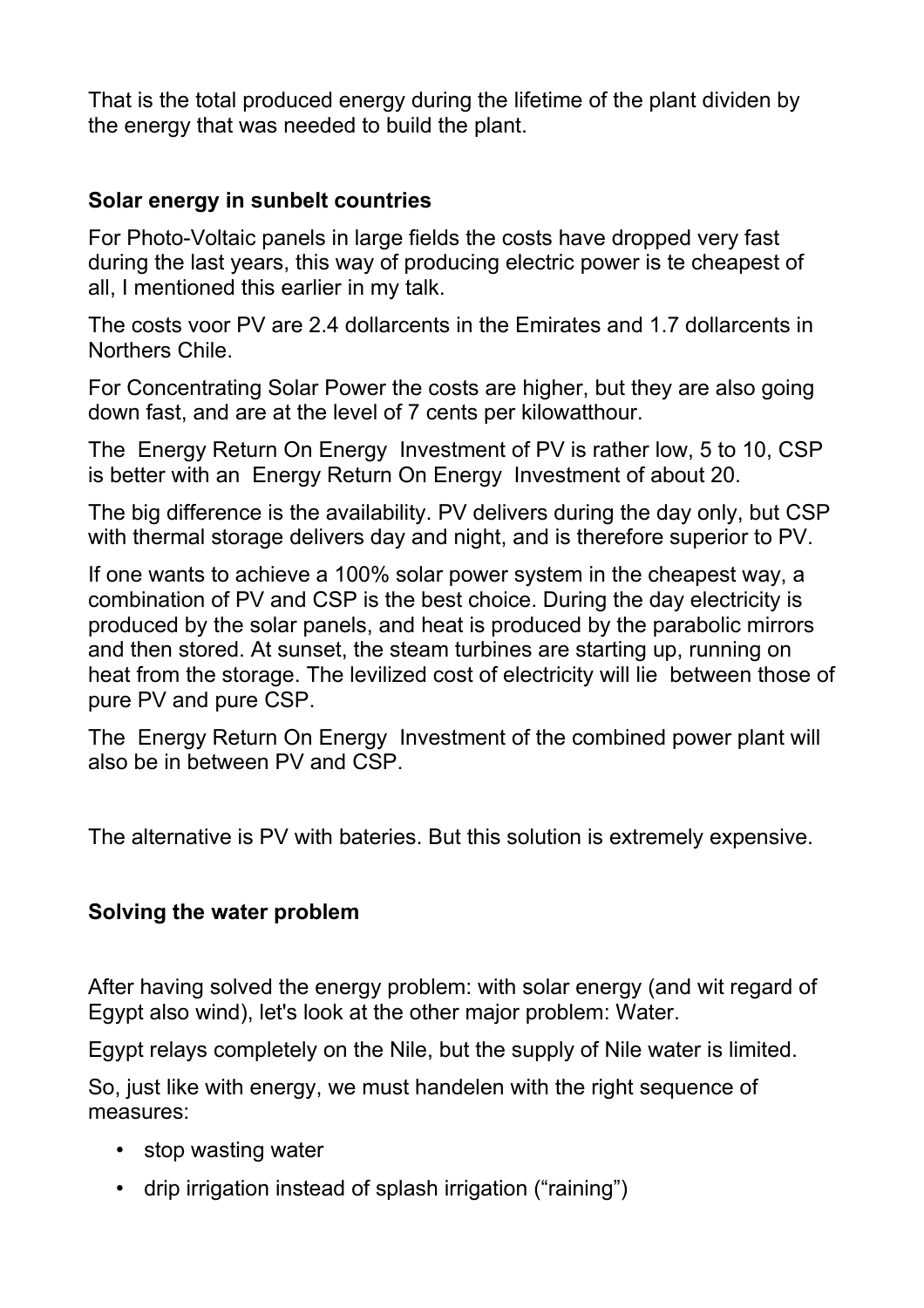With open raining, half of the water is evaporated before it reaches the roots of the plants

• reduce evaporation from open water

Why not cover the Nasser lake, with plastic balls, or better: with floating solar power plants?

• process waste water (circular economy)

Apply the principles of the circular economy, clean the waste water and use it again.

New fresh water can be produced from salt water:

• desalination. There are two thechnologies: RO (Reverse Osmosis), suitable for brackish water and seawater, and MED (Multiple-Effect Desalination), suitable for seawter and very salt water.

But what to do when there is no river, no ground water where we can dig a well, and the coast bis to far away to apply seawater desalination?

The technology of last resort is

• atmospheric water generation, and there are two methods: Cooling Condensation and Wet Desiccation

# **RO seawater desalination 1**

Now I will give a short explanation of Reverse-Osmosis desalonation.

When we have fresh water at the right, and salt water at the left, and there woukd be no separating wall, the liquids would mix up, and finally there would be just as mush salt at the left as on the right.

But if we put a well in between, with holes which allow only the smaller water molecules to pass the filter, then more water flows towards the salt side than otherwise. A pressure builds up, with seawater even 30 bar, that is a water column of 300 meters.

But if we push back harder than 30 bar, water flows from the seaside towards the frehs water side: waterproduction.

We need a lot of mechanical power tot do this, by means of pumps which are driven by electric mptores.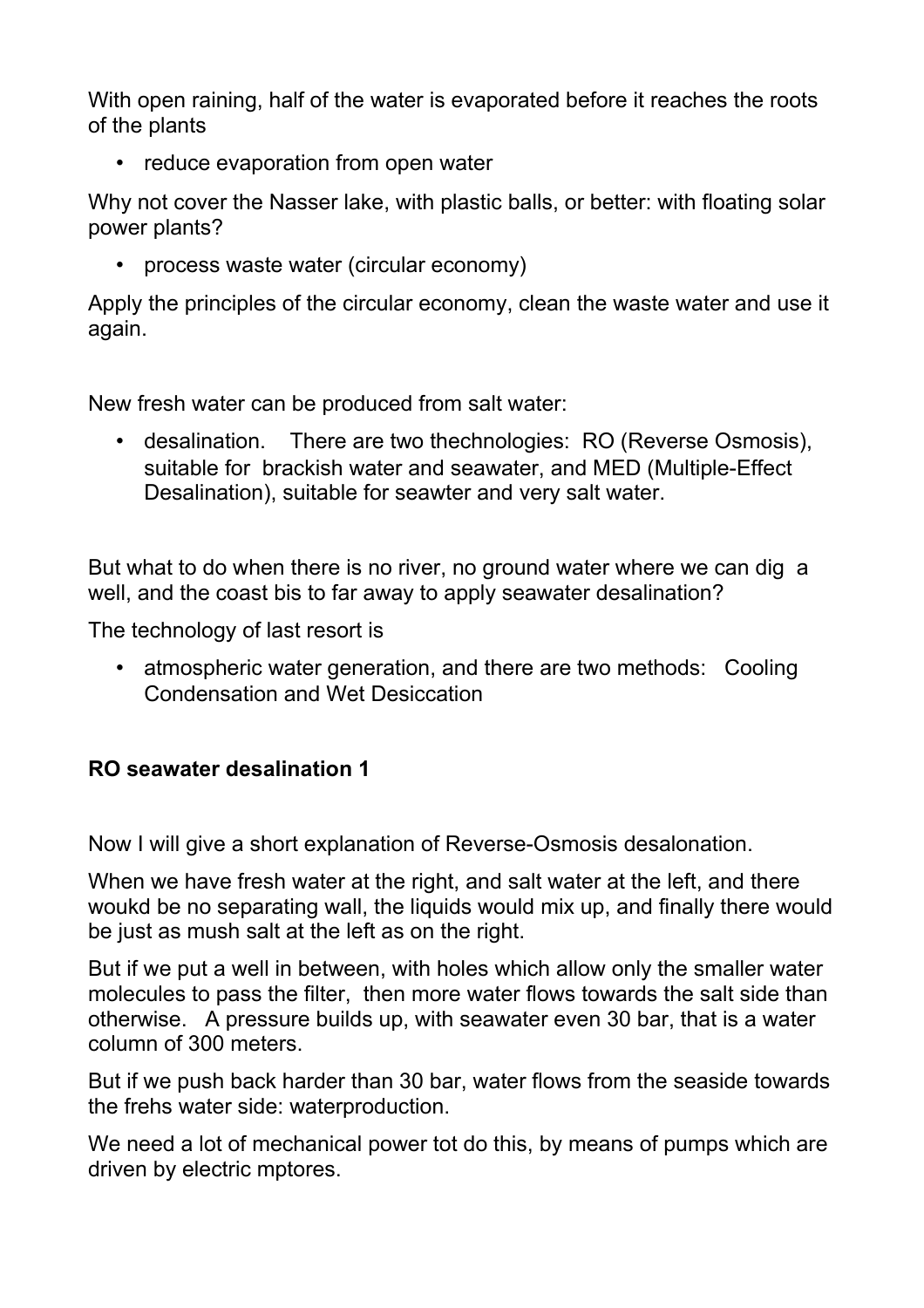# **RO seawater desalination 2**

The nanofilters are always rolled in a spiral, as you see at the left side. In a RP-factory, it is full of tubes with these spirals.

And here you see a big seawater desalination plant, together with the gas burning powerplants delivering the power for the desalination pumps.

It is typical for the MENA region: many desalination plants, amd practically all of them are running onfossile fuel

That is not the right way, burning gas, oil ot coal in order to produce water.

The right way is of course to produce solar electricity

#### **RO seawater desalination 3**

The power plants are PV-fields and CSP plants, more in land, where the sun is bright, and where the desert has the space for the solar fields.

In this picture you can see the parabolic trough mirrors, the storage vessels of the liquid salt, the steam turbine. Cooling will be done with air, not with water, as in this picture.

Not shown in the picture the field of PV panels, producing power during the day.

The trnasmission lines transport he electric power to the coast, to the pumps of the RO desalinator. At the coast the RO facture is processing the seawater, and the waste water, the brine, is pumped back into the sea.

An alternative is to build the CSP plant at the coast, and to use the waste heat of the steam cycle to distill seawater. It can be done in many steps, the same amount of heat is utilised to boil seawater and condense the water vapour, again and again, this is called MED, Multiple-Effect Desalination.

MED desalination can be done with water with very high solar concentration, like in the Dead Sea, en in saltlakes in Egypt.

# **RO economy**

RO desalination is dominant in the world.

The energy consumption is about 3 kWh per m3.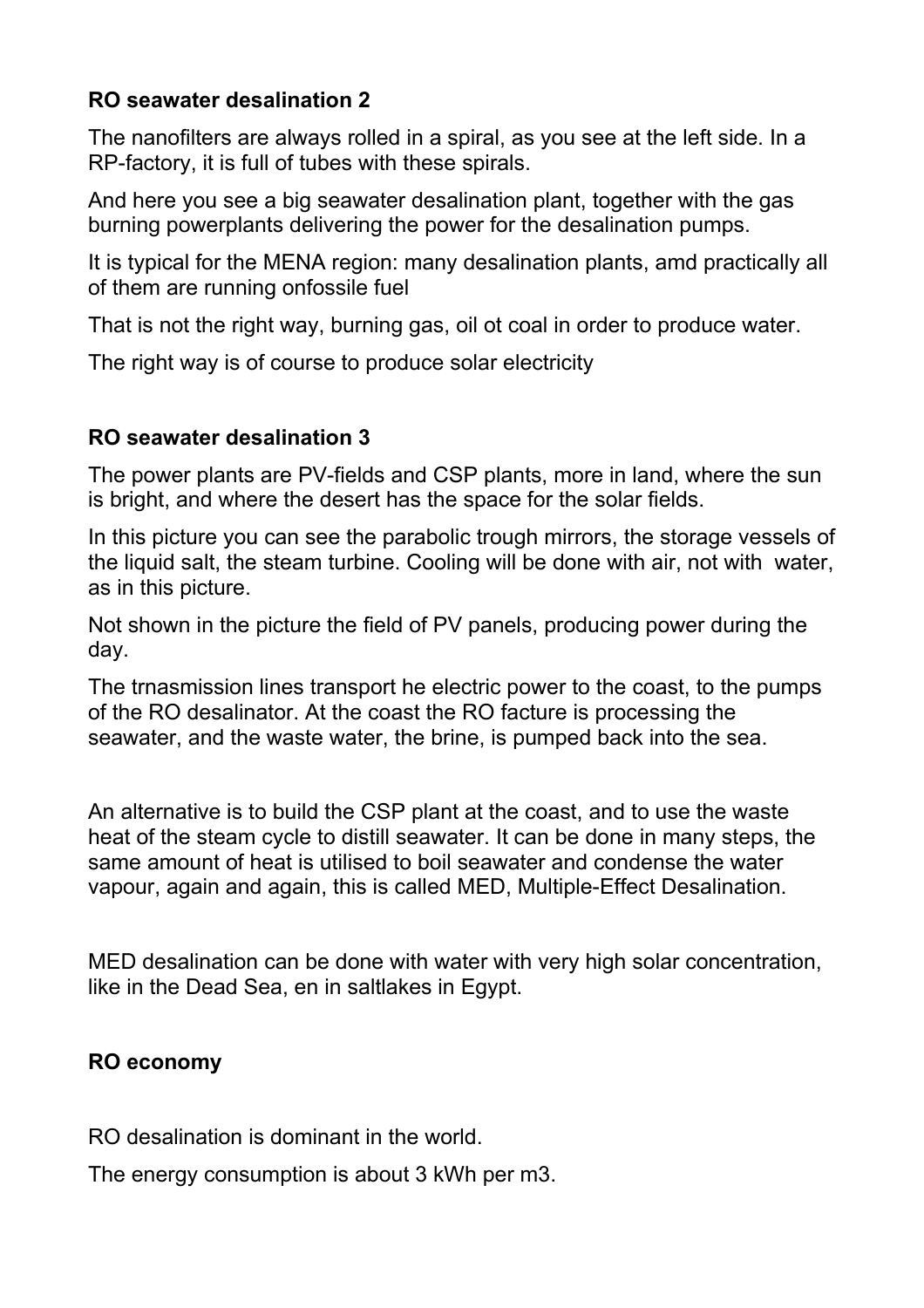Here you a cost break-down.

Electric power and capital costs are dominant, about 40%, but O&M costs are also not negligible.

The production costs for the water are 50 to 80 eurocents per m3.

In the future, when solar electricity will be cheaper than fossil electricity now, the costs of desalinated will become cheaper too.

To my opinion, solar RO desalination can become the source for large scale agriculture along all Egyption coasts, when drip irrigation is applied.

RO is very suitable to desalinate the brackish water that is available around Siwa.

#### **Atmospheric water generation**

There are many places in the world where wells are absent or extinguished, and the sea is far away.

The only way to bring water to the people is either trucking over hundreds of kilometers along bad or absent roads, or atmospheric water generation.

Let us take Siwa as an example (although there is ground water available).

The average humiditu is 45%, and the average temperature 21 degrees.

Under these conditions the air contains 8 grams of water vapour per cubic meter.

Lets take one square meter of desert. The total amount of water vapour above this square meter contains 73 kg of water.

When this water would be liquid, it is a layer of 7 cm of water.

Imagine, we make an installation which pulls this water completely out of the air. There is always some wind, just assume a speed of just 1 meter per hour.

We get a production of 7 cm per hour, which is 600 meter of rain per year.

An Atmospheric Water Generator with just a tiny efficiency could produce enormous amounts of water.

Up till now two types of AWG are made: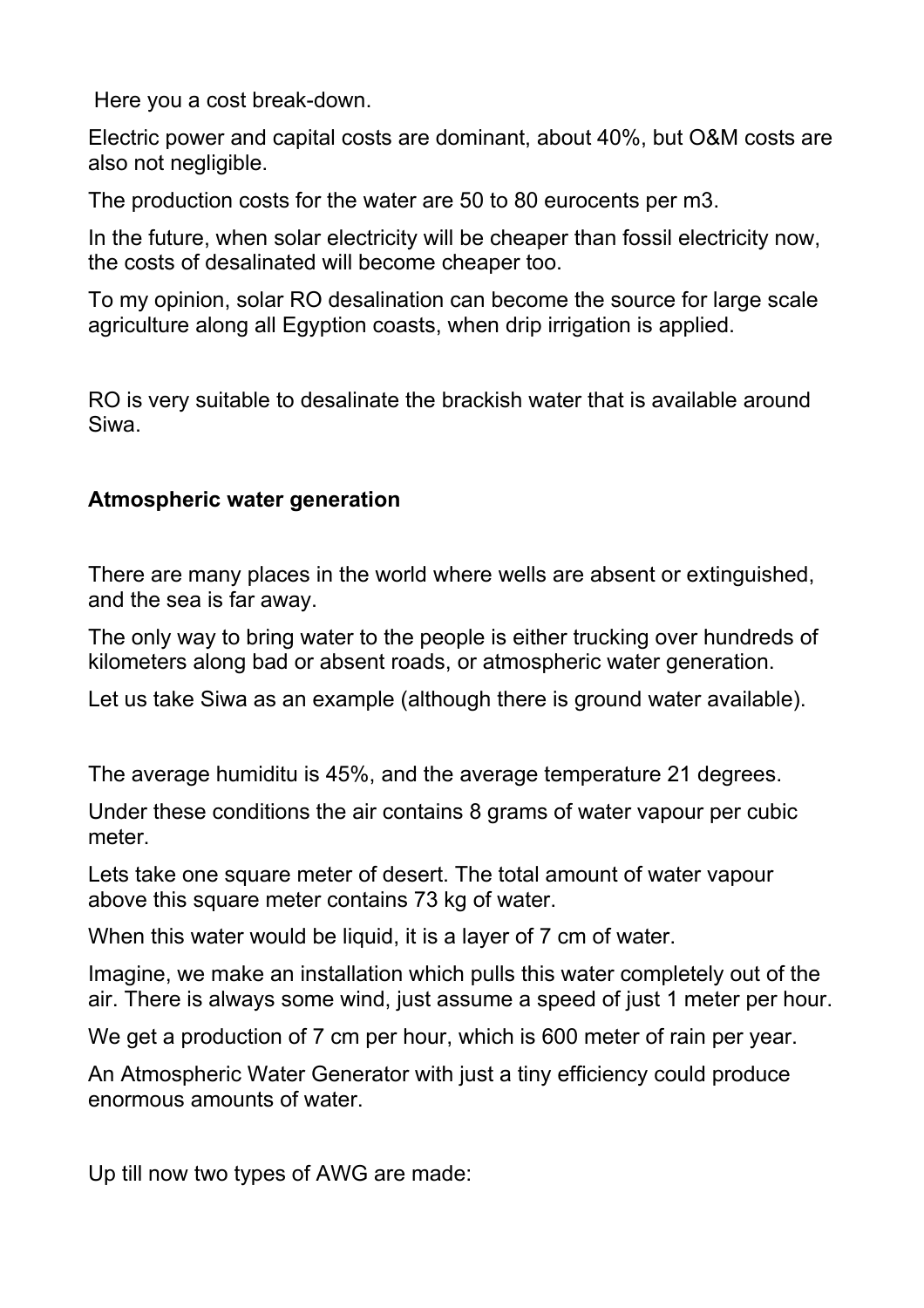Cooling Condensation and Wet Desiccation.

# **AWG with cooling condensation**

In Cooling condensation a number of planes are cooled down some 10 degrees below the so-called dew-point. The temperatures are for the Siwa situation. Air comes in at 20 degrees, the dew-pint is 10 degrees, we cool down to 1 degree.

The air is blown to the cold planes by ventilators, and water vapour conddenses in the planes, the water rolls of the the collecting vessel. The planes must be supplied with cold in order to prevent heating up because of the condensation heat of the water. This is done with a heat pump, of the same type as in the fridge in your kitchen. The heat must be pumped up in temperature some 50 degrees in order to obtain enough air cooling here, to get rid of it.

A major problem is, that enormous amounts of air must be cooled down too, over some 20 degrees. Therefore the heat-pump must pump 3 to 4 times more heat than the condensation heat.

Atmospheric Water Generators using Cooling Condensation consume very much electricity.

#### **ASWG with wet desiccation**

With Wet Desiccation we apply a two-step proces. We utilise the fact that at night the humidity is rather high. So at night we pass large amounts of air along a spray of an hygroscopic liquid. The liquid soaks op the vapour, the water condenses in the liquid, and the air gets heated some 5 degrees.

In the following day, the wet liquid is admitted to a distillation vessel. The sun shines on a field of flat solar collectors, and the solar heat boils the liquid. The water vapour condenses on planes which are cooled by colde water. That water was cooled down the night before by means of radiating of infra-red rays towards the black sky, so-called night-sky cooling.

Compared to Cooling Condensation we have don't need cold for cooling down large amounts of air.

And we don't need to supply the energy in the expensive electric form, but can suffice with the cheapest energy of all: modest temperature heat from flat solar collectors.

With Solaq we are developing Wet Desiccation AWG, and the first field tests of our prototype will be made in Siwa.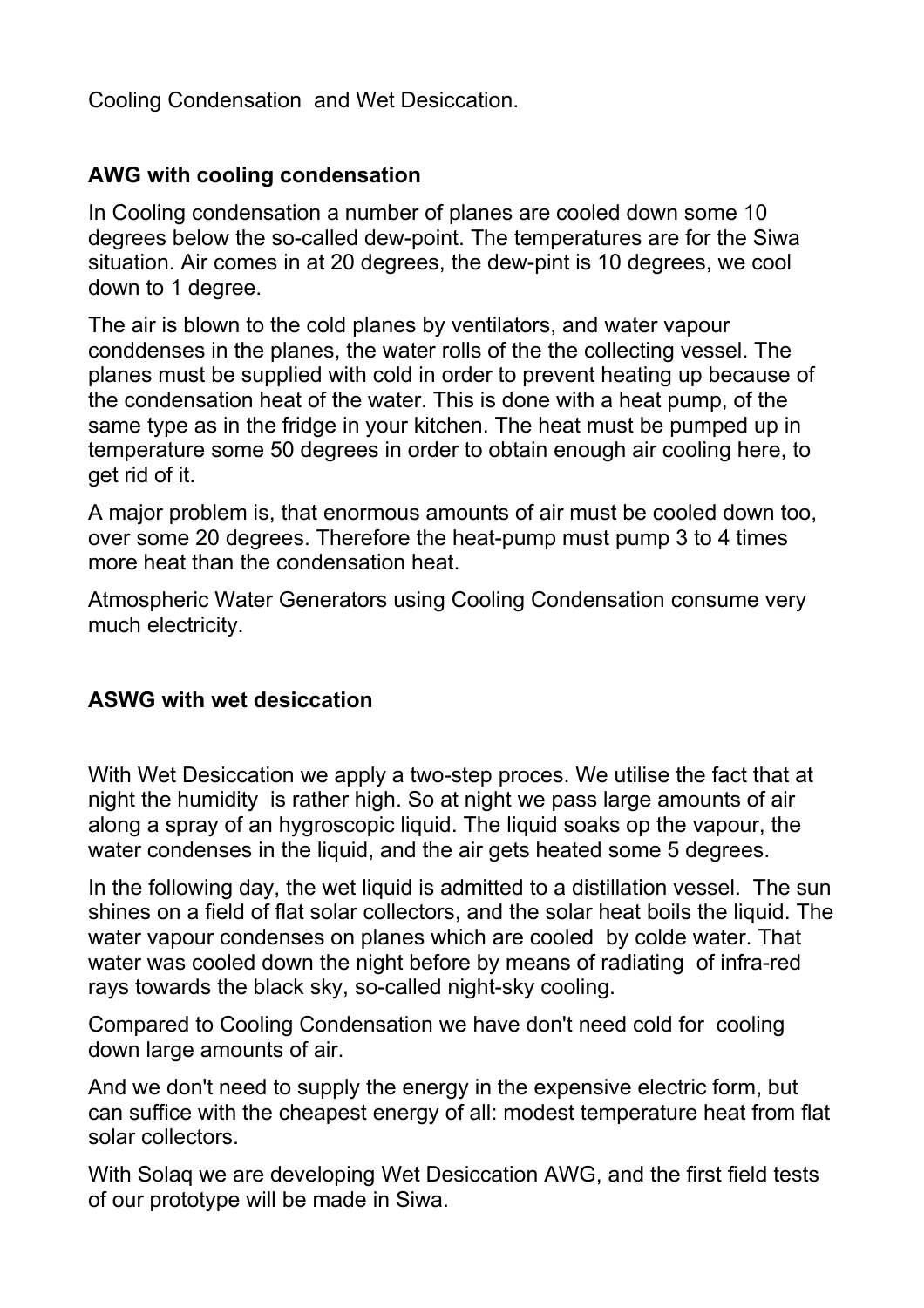# **Atmospheric water economy**

Atmospheric Water Generation is expensive, it is a new technology.

Cooling Condensation is more expensive than Solar Wet Desiccation.

The costs are so high that it seems unlikely that AWG will become as cheap as desalination.

But AWG is an reliable source for modest quantities of water

for

etc.

# **Climate change is already hitting mankind**

At the Paris conference, a lot of discussion was about the goal of climate policy. Should the world aim at a temperature increase of 1.5 or 2.0 degrees ?

Anyway, we are now at 1.0 degrees, and we observe already many symptoms of climate change:

Look at the list, and Egypt the red effects are especially applicable.

It is of the utmost importance that all countries become ally in a war against climate change. If mankind looses this war, it will end the human civilisation.

#### **Carbon Countdown**

According to the climate models of IPCC one can calutate how many years the world has left while poluting the atmosphere with CO2.

For instance, we have 28 years left if we want to stop heating op the earth more than 2 degrees with 50% probability.

However, in Paris it is agreed that we should stay well below 2 degrees, preferably at 1.5 degrees. But then we have only 10 years left!

# **Threats and Chances of Egypt**

Solar map of Egypt.